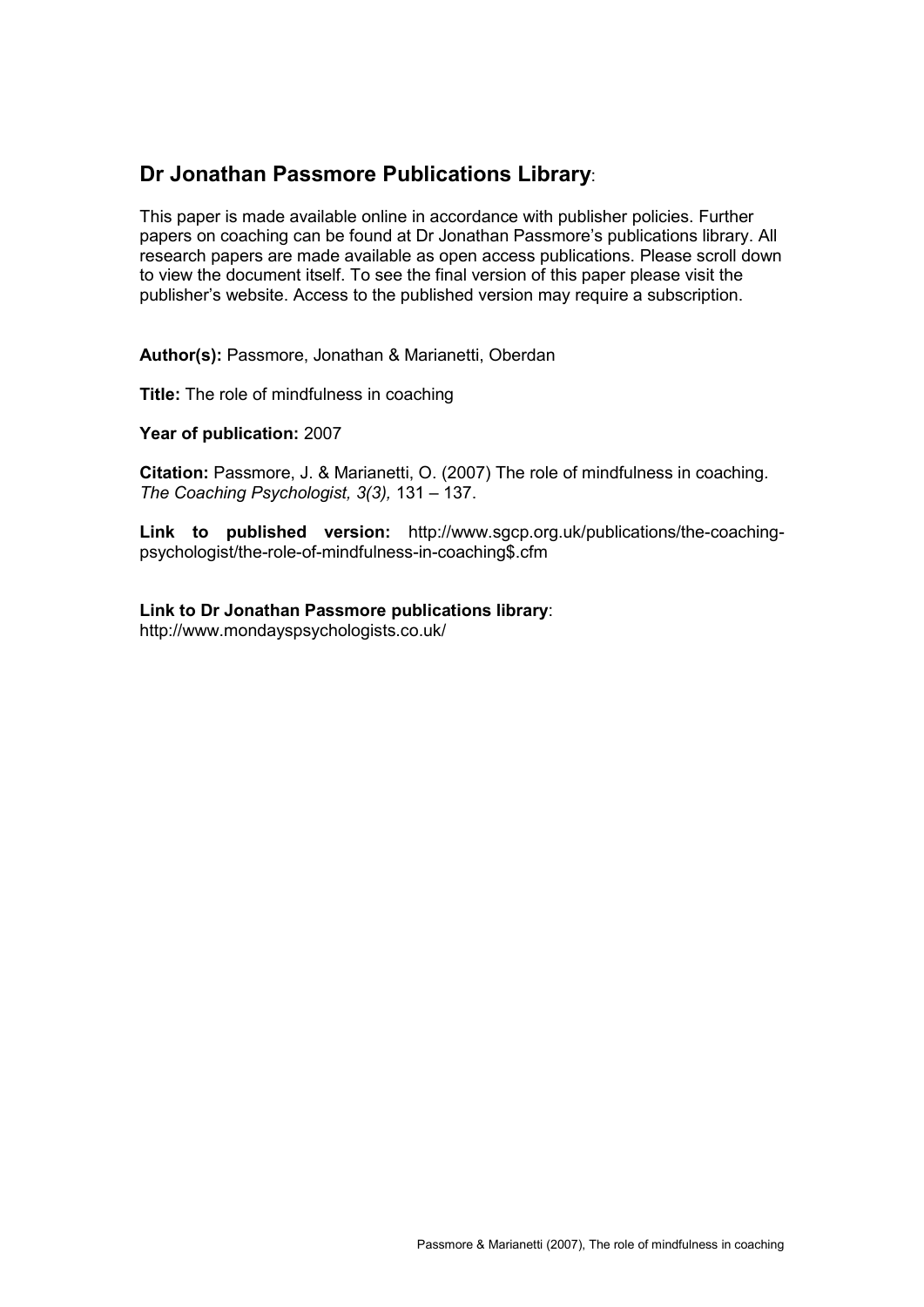# **The role of mindfulness in coaching**

### **Abstract**

In this article we explore the concept of mindfulness as a tool for helping both coaches and coachees. We argue that the coaching practice of the coach can be enhanced through using mindfulness as a preparation tool. We highlight research evidence on the impact of mindfulness in managing stress and contributing towards improved performance. We argue that coachees too can benefit when the coach shares these techniques with the coachee.

#### **Key words**

*Coaching psychology,* Roger"s necessary and sufficient conditions *Mindfulness, Meditation, Emotional detachment, Performance at work, Focus, Managing stress, Managing emotions & breathing*.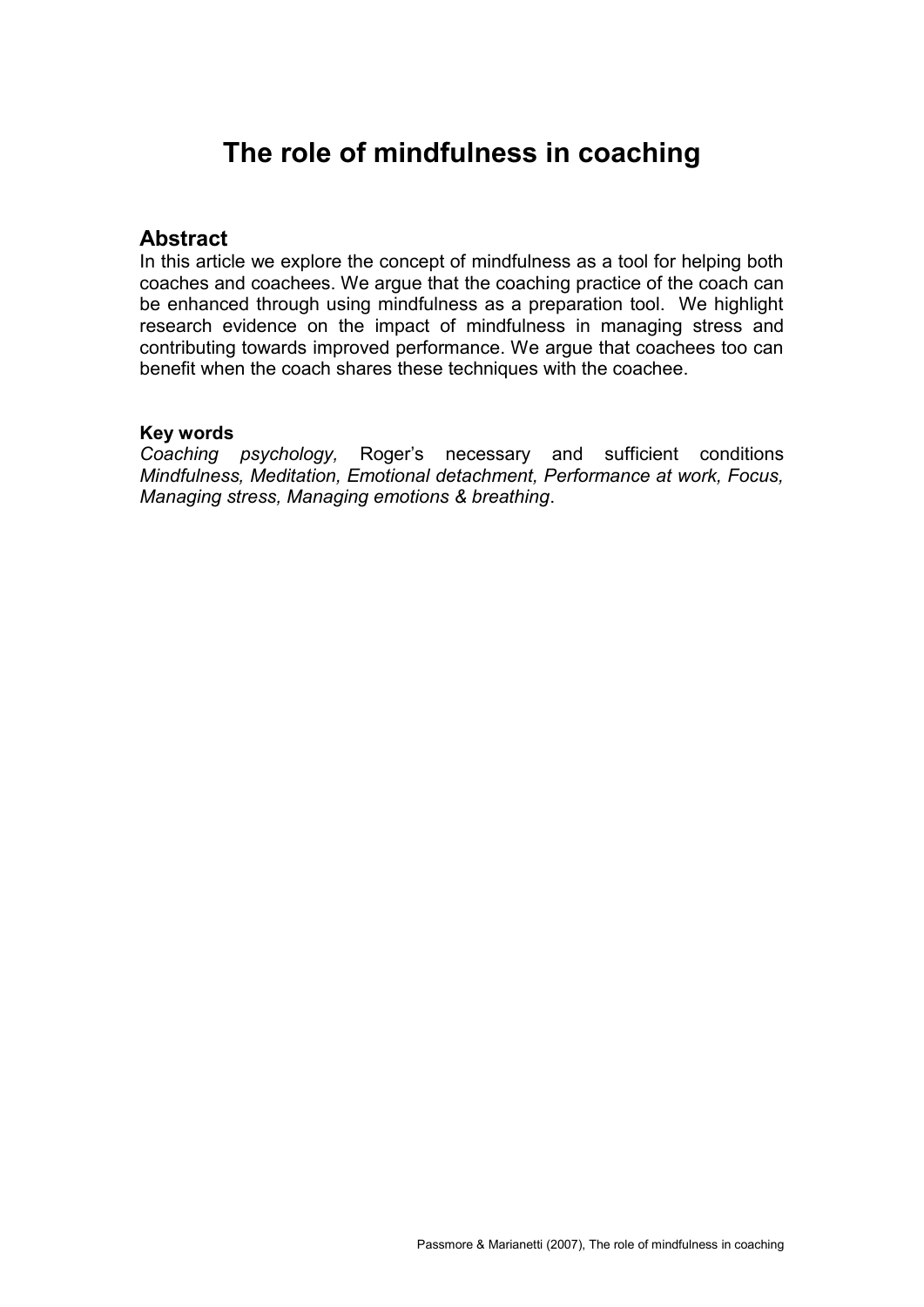## **Introduction**

The challenge of developing and maintaining focus is one which has been raised in the coaching and counselling literature (Passmore, 2006a & 2007b). The coach or therapist often see a number of coachees during the course of a day and need to balance these demands with the many other demands of a consultant psychologist. The recent BBC TV comedy series, *Help*, joked about the therapist thinking about his shopping list as he nodded and pretended to listen to his client. As this sketch suggests we often struggle to maintain the single minded focus which our friends and clients deserve. So how do we improve our focused attention on our coachees during coaching meetings? How do we manage the emotions which we feel, left over from the day before or the meeting before? How do we try to manage the emotions aroused during our coaching session?

This article explores the role of mindfulness in coaching, as a tool to help the coach both develop and maintain focus within the coaching session, and as a technique to manage emotional detachment. It also suggests ways in which the coach could usefully teach mindfulness to coachees as a way of developing resilience and as a tool for managing stress.

# **What is mindfulness?**

It's not that mindfulness is the "answer" to all life's problems. Rather, it is that all life's *problems can be seen more clearly through the lens of a clear mind.* (Kabat-Zinn, 1990, pg. 25)

Mindfulness is a practice that has long been proved to promote health and well-being among medical patients and healthy individuals (Shapiro, Schwartz & Bonner, 1998; Kabat-Zinn, 1990). It is a practice with its roots in Buddhist and other meditative traditions, which teaches the art of "non-doing" to facilitate absorbing reality "as is" (Kabat-Zinn, 1990). Mindfulness cultivates conscious attention and awareness of the moment in a non-judgemental way.

We assume we know and understand the world that surrounds us. However, this is purely an illusion! On average we can process 5 to 9 items of the several million stimuli that surround us at any one point in time (Miller, 1956). This creates a limited picture of the world that we mistake for reality. Mindfulness provides a break from the limitations of our mental models and promotes a form of pure exploration, a way of investigating reality that challenges our sense of safety derived by the illusion and the safety of "knowing". Mindfulness is a window on reality, a channel to the realisation and acceptance of the "not-knowing", a lens that shows the world "as is".

Mindfulness can be learnt and cultivated by anybody through practice and dedication. Research shows that it is composed by at least four elements: awareness, attention (Brown & Ryan, 2003), time (Kabat-Zinn, 1990) and acceptance (Gunaratana, 1993). Awareness is the brain"s ability to constantly monitor and recognize internal and external systems and stimuli. Attention is the brain"s ability to focus the awareness to a specific phenomenon and so increasing the sensitivity to it. Time refers to "the now"; the only place where we exist, experience and act. Acceptance represents our ability to let-go and to be non-judgemental; our ability to observe and absorb reality "as is", without embarrassment, satisfaction or disappointment.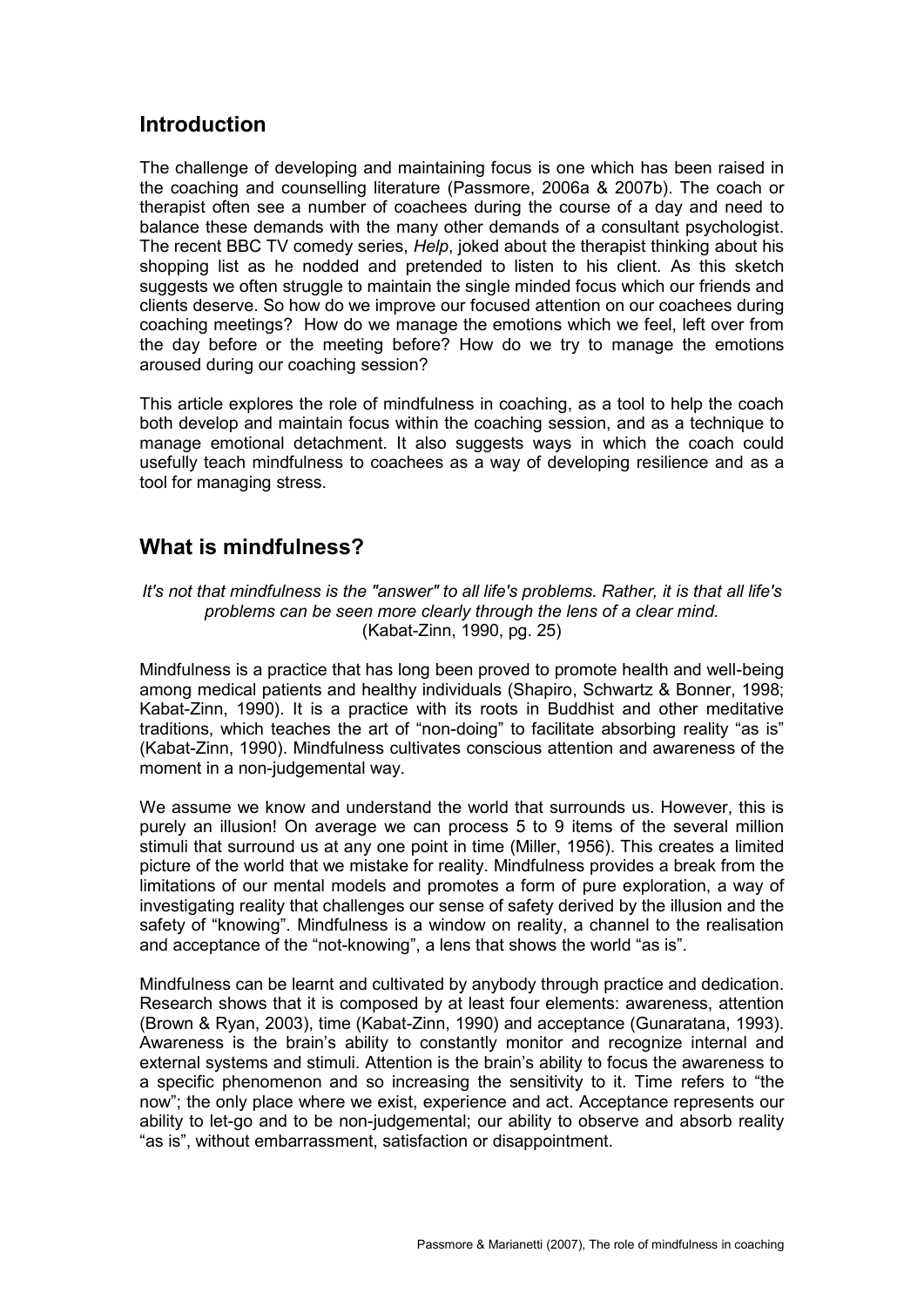Mindfulness can contribute towards increasing our ability to live a fuller life by allowing us to own our lives moment by moment, as they unfold, in joy or in pain, in our relationships with others and ourselves, in our private and professional lives.

### **Links to other frameworks and approaches**

Coaching and counselling share a great overlap both in their underlying theories and the skills used, there are however some important distinctions. A number of approaches draw on the principles of mindfulness, including the work of Carl Roger"s and Fritz Perls.

Central to Carl Roger"s humanistic approach were the concepts of Congruence and Empathic understanding (Rogers, 1961). Congruence is a way for the therapist (read – coach) to be true to themselves. Rogers suggests that during this state "the feelings the therapist is experiencing are available to him, available to his awareness, and he is able to live these feelings, be them, and able to communicate them if appropriate" (pg. 61). It is apparent from this quote how central mindfulness is to this concept. Through congruence the coach facilitates psychological growth and provides the environment in which the client can flourish.

Empathy is often described as the ability to "put oneself into somebody else's shoes". This implies that a person who is empathic is able to "step-out" of their own reality and match the one of their interlocutor. Mindfulness is yet again at the centre of this process. Being empathic creates a support structure necessary for the client to feel the presence, the support and the understanding of the coach. Being empathic also focuses the attention of the coach on the client"s needs and away from their own perception of them. One of us (Passmore, 2006a) has argued that Roger"s necessary and sufficient conditions are central in developing an effective working relationship between the coach and coachee.

Gestalt is centred on the empathic, moment by moment exploration of the issues as they are raised by the coachee. Bentley has highlighted the value Presence, Phenomenology and Experiment have in developing the coaching relationship (Bentley, 2006). These concepts are key to a successful relationship and central to mindfulness. Presence, similar to Rogers" congruence, refers to the ability to focus attention on the client so to respond as authentically as possible to their needs. The "Here and Now", and "Next" refers to the exploration of the past and the future to inform us on ways to integrate learning in the present, the time when both are alive at the same time. "Phenomenology" is about all that is happening in the session, the observable and the unobservable, both of which can prove very relevant to the development. Sharing what one sees may provide a fresh view and a learning opportunity for both parties. Finally, it is through "Experiment" that the coachee is able to venture into unknown territory, away from their comfort zone and into their learning one. The coach at this stage can be creative and present novel ways to do things in a safe environment.

Presence, Here and Now, and Next, Phenomenology and Experiment all borrow and benefit from a mindful approach. Mindfulness liberates the mind from the constraint of our mental models, it fosters our ability to "think out of the box" and of the "notknowing"; it stimulates creativity (Carrington et al, 1980) and allow us to pay attention "on purpose, in the present moment and non-judgementally" (Segal, Williams & Teasdale, 2002, pg. 121)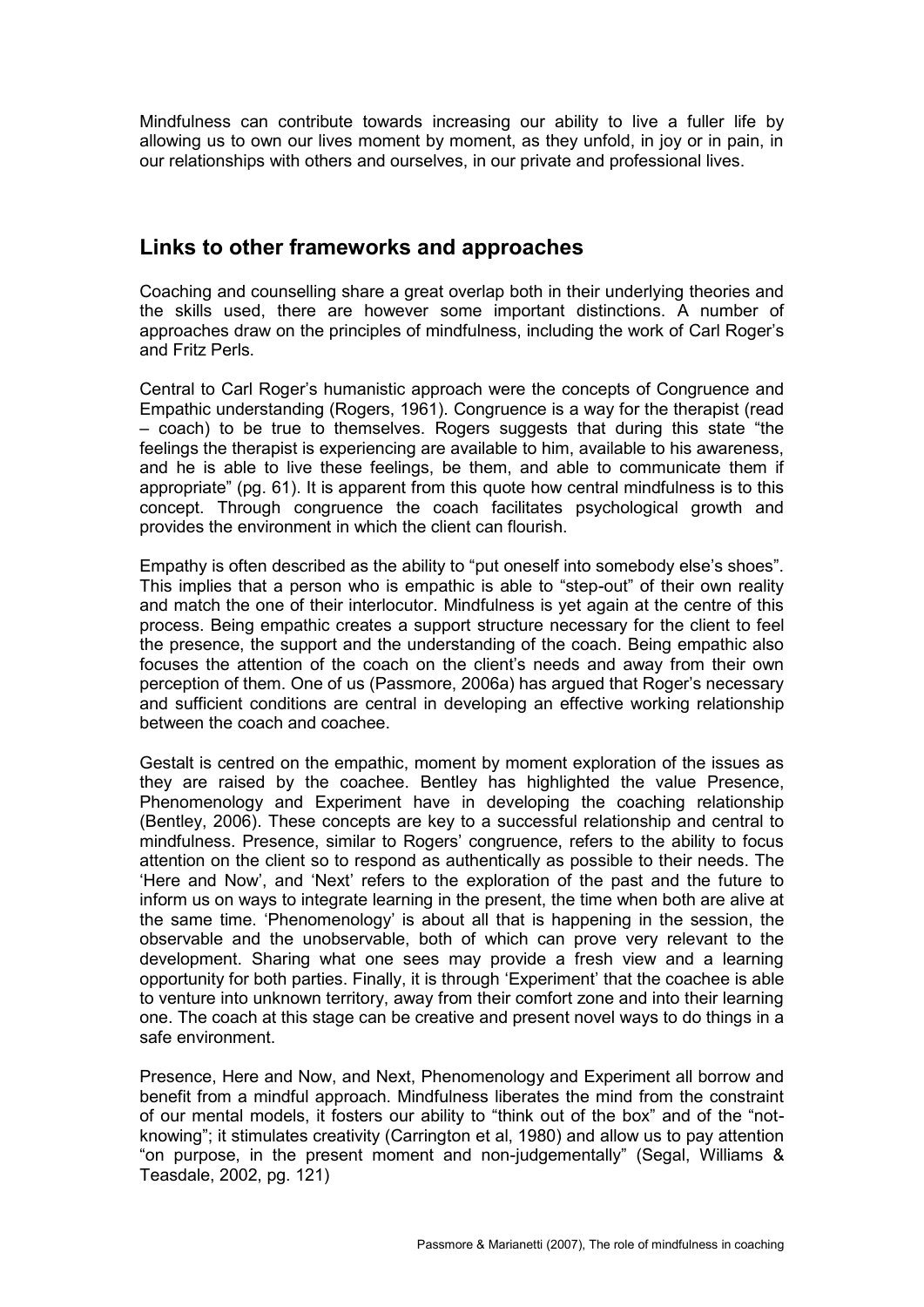Another central concept to the Gestalt approach to coaching is that of Context. Everything we are involved in as people and as coaches or coachees are heavily dependents and influenced by the context within which it happens. It is important that the coach approaches every session as a new session and not as a continuation of what has been. The coachee, the coach and their relationship constantly develop, it would be easy to become stuck in our perception of reality. Through mindfulness the coach is able to detach from what has taken place so far and enter the session with fresh eyes and a free mind. Only then the worlds of the coach and the coachee can meet and create a context that promotes change and development.

Mindfulness could be part of our daily lives and certainly of the coaching relationship. A state of mind that is present and non-judgemental shows the world as it actually is. This lessens the scope of the problem and increases the power of our resources, allowing for a path to growth and development.

### **Mindfulness research**

*When you feel physically and mentally disturbed, the best thing you can do is to let go, relax, and still the wheels of your thought processes. Talk to your subconscious mind. Tell it to take over in peace, harmony, and divine order. You will find that all the functions of your body will become normal again.* (Murphy, 2000, pg. 42)

Mindfulness research has focused broadly on the fields of health and well-being. Its application has proven very effective in the reduction of stress, pain, anxiety and depression, but its overall positive impact proves effective even for healthy individuals (Shapiro, Schwartz & Bonner, 1998; Kabat-Zinn, 1990).

The following research-review presents some evidence about the positive influences that mindfulness brings at a psychological, physiological and behavioural level.

Stress can be defined in several ways. One widely accepted model is the Lazarus and Folkman"s Transactional Model (1984). Stress is seen in this model as the interaction between the environment and the individual as moderated by their appraisal, acceptance and coping strategies. As stated earlier, awareness and acceptance are also central concepts to mindfulness; this is what makes it so effective in reducing our perceived levels of stress. Mindfulness influences directly our ability to appraise the events and to interpret them for what they are. This allows us to gain a somewhat more objective view of the events and retain higher control of our response.

The concept of mindfulness can now be found in the corporate, medical, counselling and recreational worlds, with organisations training their staff in both the potential benefits and key techniques, as a way of managing conflict and stress in the workplace.

In a study with Motorola, Barrios-Choplin, McCraty and Cryer, (1997) found that in addition to physiological benefits, contentment, job satisfaction, and communication significantly increased after mindfulness training, while tension, anxiety, nervousness, and physical symptoms of stress significantly decreased.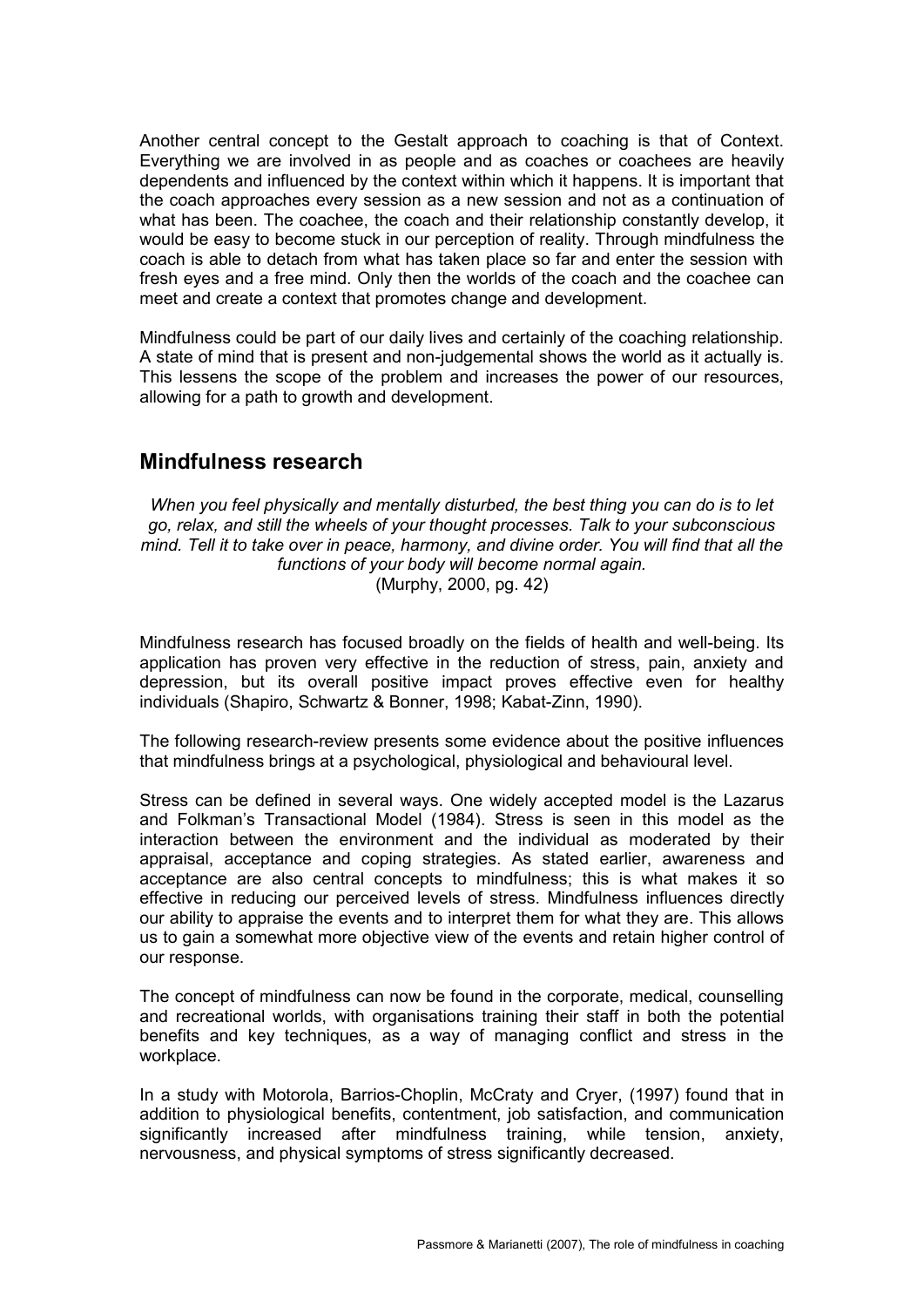Other constructs, such as control (Geer, Davison & Gatchel, 1970), creativity, burnout (Langer, Hefferman & Kiester, 1988), productivity, attentional processes and learning (Langer & Piper, 1987) have all been shown to be positively influenced by mindfulness.

Research into individuals" health locus of control, state anxiety and mental adjustment found positive results in cancer suffers who had been trained in the practice of mindfulness (Tacon, Caldera & Ronaghan, 2004). Other studies into the effects of cardiac coherence also provide supporting evidence for its positive effects on well being. Cardiac coherence is a technique aimed at regulating the heart beat and draws deeply from mindfulness practice. It has been demonstrated to positively affect brain faculties (Watkins, 2002) and other physiological and psychological functions; blood pressure, cortisol levels and IgA levels are among some of them.

Blood pressure was significantly lowered in a study of 38 hypertensive employees within a large corporation, over a period of 3 months (McCraty, 2003) and in a study of 27 employees from Motorola, where a reduction in sympathetic nervous activity was also found (Barrios-Choplin, McCraty and Cryer, 1997). Cortisol levels and their relationship to stress were lowered by 23% and confirmed in two other studies (McCraty, Barrios-Choplin, Rozman, Atkinson, & Watkins, 1998; Kirschbaum, Wolf & May, 1996); and IgA levels increased as a consequence of mindfulness practices, while recollecting positive memories (Rein & McCraty, 1995).

Brain structures and functioning seems to also be affected by mindfulness. In a mindfulness-based, randomised, controlled study within a high-stress biotechnology corporation, Davidson and colleagues (2003) demonstrated an increase of left-side, anterior activation in the brain, previously associated to feelings of happiness and dispositional positive affect (Davidson, 1992; Davidson, Ekman, Sharon, Senulis, & Friesen, 1990). This study demonstrated a shift in brain activity from right to left hemisphere, which influenced the ability to feel happier, in contrast with previous beliefs that "trying to be happier is like trying to be taller" (Lykken, 1999).

From a more general perspective, Rosenzweig and colleagues (Rosenzweig, Reibel, Greeson & Brainard, 2003) demonstrated that mindfulness can be an effective stress management intervention. They measured mood disturbance among medical students and assigned a group to mindfulness training and another to a wait-list control group. They found significantly lower mood disturbance scores in the experimental group as compared to the controls.

This evidence indicates some of the profound benefits that mindfulness practice can have on individuals. Research has shown that mindfulness can be developed through practice (Brown & Ryan, 2003).

Given the above, it would seem that mindfulness could be a useful element of coaching practice.

### **Using mindfulness techniques to aid your coaching practice**

Mindfulness can be applied to coaching in a variety of ways. The relationship between the two concepts can be explored from several angles: the coach, the coachee and their relationship.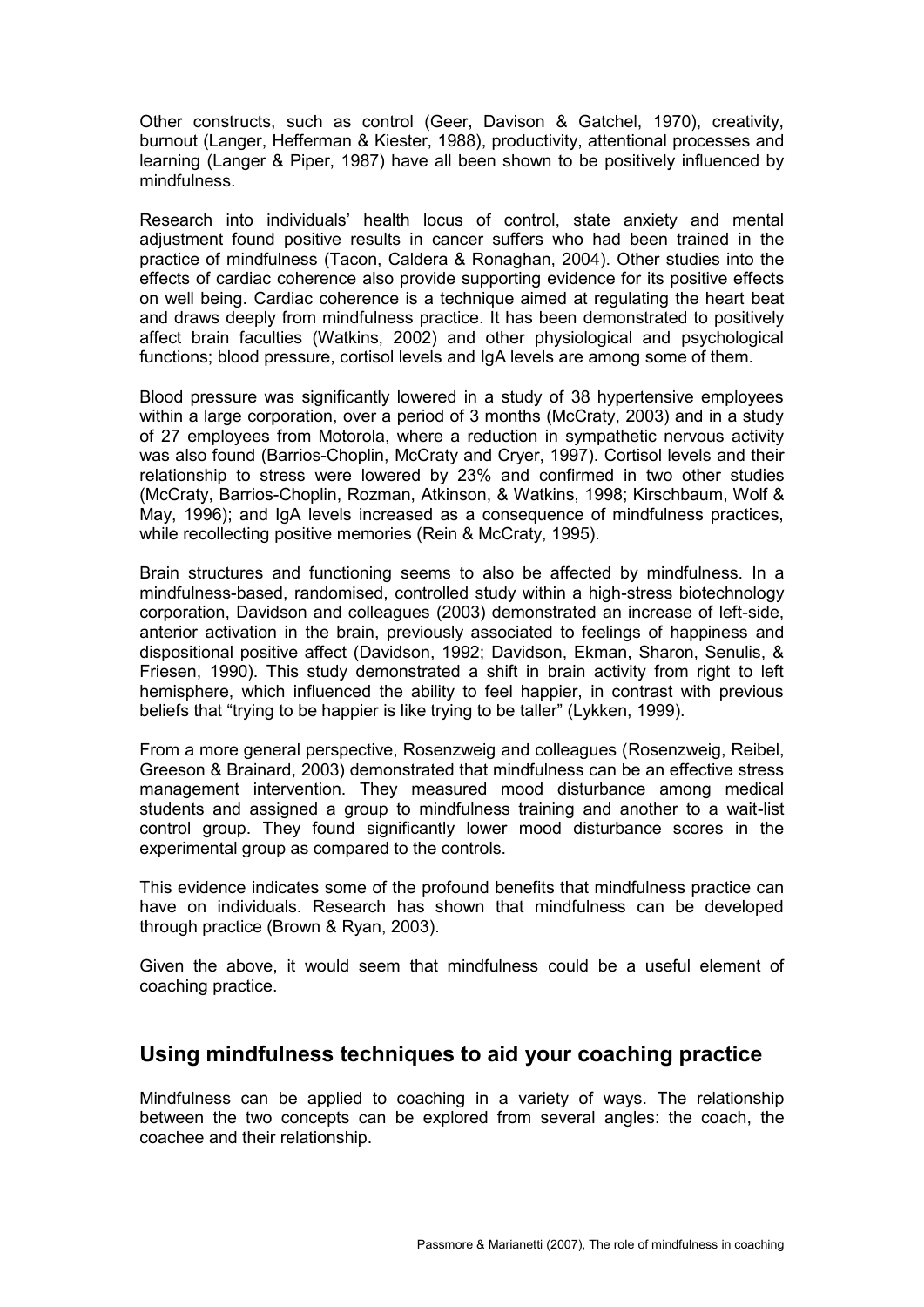As individuals, both the coach and the coachee can benefit from mindfulness by practicing it in their daily lives, which, given the research data, suggests that this will contribute to a less stressed and happier experience of life. There are however other areas to incorporate mindfulness in the coaching relationship.

Effective coaching requires the coach to offer each coachee their full focus and attention. This is not always easy when our personal and professional lives have blurred boundaries and the pressures of the two merge into a mix of worries and confusion. Mindfulness provides an answer; it focuses our attention to the only moment that "is". Here, a much narrower range of options are available and our resources all of a sudden look adequate to deal with the situation; we can "be" with our coachee.

The experience for the coachee is not dissimilar. They too are caught in the vortex of their own pressures and anxieties and are likely to carry unhelpful baggage that holds back progress in the coaching session. Mindfulness can provide them the opportunity to focus their attention to the session and to their learning, effectively providing the ground for personal development and self-actualisation.

Whether the coach and the coachee choose to include mindfulness in their own individual benefits, their relationship can certainly become more effective because of it.

We suggest four specific uses: preparing for coaching, maintaining focus in the session, remaining emotionally detached and teaching mindfulness techniques to the coachee.

#### **(i) Preparing for coaching**

From our personal experiences as coaches, we often rush from one meeting or coaching session to another. Our focus can sometimes be more on ensuring we get to the session on time, or arrive at the right place, without allowing enough time for ourselves to leave behind the thoughts, pressures and anxieties of the day. Mindfulness offers a technique to place these demands aside. One of us (Passmore) uses a four minute mindfulness meditation to help centre ourselves before each coaching session. This four minute meditation involves a series of breathing exercises accompanied by a body-scan to check the bodily sensations being experienced. This is followed by a more practical review of the notes from the previous meeting and planning what the coming session might focus on.

#### **(ii) Maintaining focus in the session**

The second potential practical application is in helping the coach to remain focused during the session. We drew attention to the comedy sketch from Help in which the counsellor"s mind wandered during his counselling sessions. As coaches we face the same challenge of a wandering mind. Mindfulness mediations when used between coaching sessions can help improve focus and concentration during two hour sessions. The concept can also be used during coaching sessions through maintaining watchfulness over the mind, and continually bringing it back to focus on the coachee, when ever the mind starts to wander.

#### **(iii) Remaining emotionally detached**

Mindfulness can be used to help us manage our changing moods and emotions during a coaching session. As a coach, remaining emotionally detached is a key skill. The coach needs to both experience the emotions being felt by their coachee, but not to be flooded by them to the point where these emotions prevent the coach helping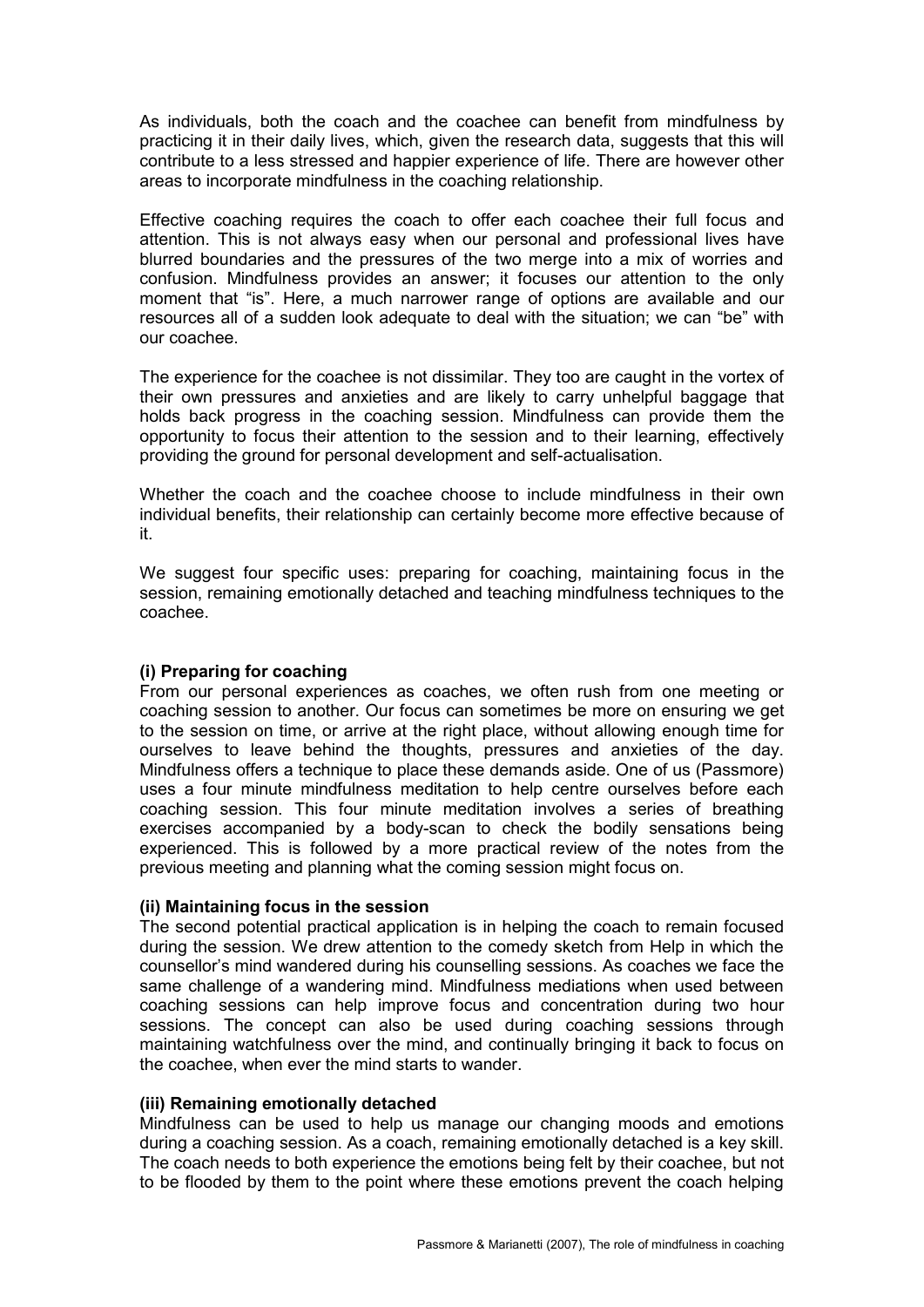the coachee to move forward. Flooding has occurred when the coach finds themselves crying at the news of their coachees dismissal, or when the coach over identifies with the experiences of their coachee to the point where hey feel anger towards the coachees boss or another adversary. To manage these emotions mindfulness techniques can help the coach seeks to maintain a state of both being able to experience empathise with their coachee while also simultaneously providing constructive challenge.

#### **(iv) Teaching mindfulness to coachees**

Mindfulness can be taught formally, as meditative practice, or informally, as an everyday tool. The coach may choose to engage in the formal or informal teaching depending on their clients" needs and experience, however it is important that they have direct, on-going experience with mindfulness practice. While learning, clients will experience difficulties and addressing them from a logical, intellectual perspective is not possible. As Segal, Williams and Teasdale (2002) say: "A swimming instructor is not someone who knows the physics of how solids behave in liquids, but he or she knows how to swim". Only through their own practice and understanding will the coach be able to guide their client.

Segal and colleagues also provide suggestions on the skills that should be included in mindfulness teachings:

- Concentration: this is central to mindfulness and represents the ability to focus one"s full attention on one object or activity
- Awareness: the conscious knowledge that life is "as is"
- Acceptance: awareness of life is not sufficient, one must accept it and let go
- Decentering: the client's ability to see thoughts just as thoughts and not as truths
- "being" rather than "doing": "doing" means eating the raisin; "being" means eating the raisin and experiencing its taste and the feelings this elicits

Mindfulness is not a simply a skill, but becomes a way of being as it develops.

### **Summary**

In this paper we have shown the nature and research evidence behind a previously discussed but little published area of coaching practice. The evidence suggests that mindfulness can offer benefits both in terms of stress management but also in happiness and focus within our daily lives and in our coaching practice. We have also highlighted ways in which the coaching psychologist can draw on this research to begin to make use of the concept of mindfulness in their coaching practice to enhance their focused attention as well as to contribute towards overall performance improvement.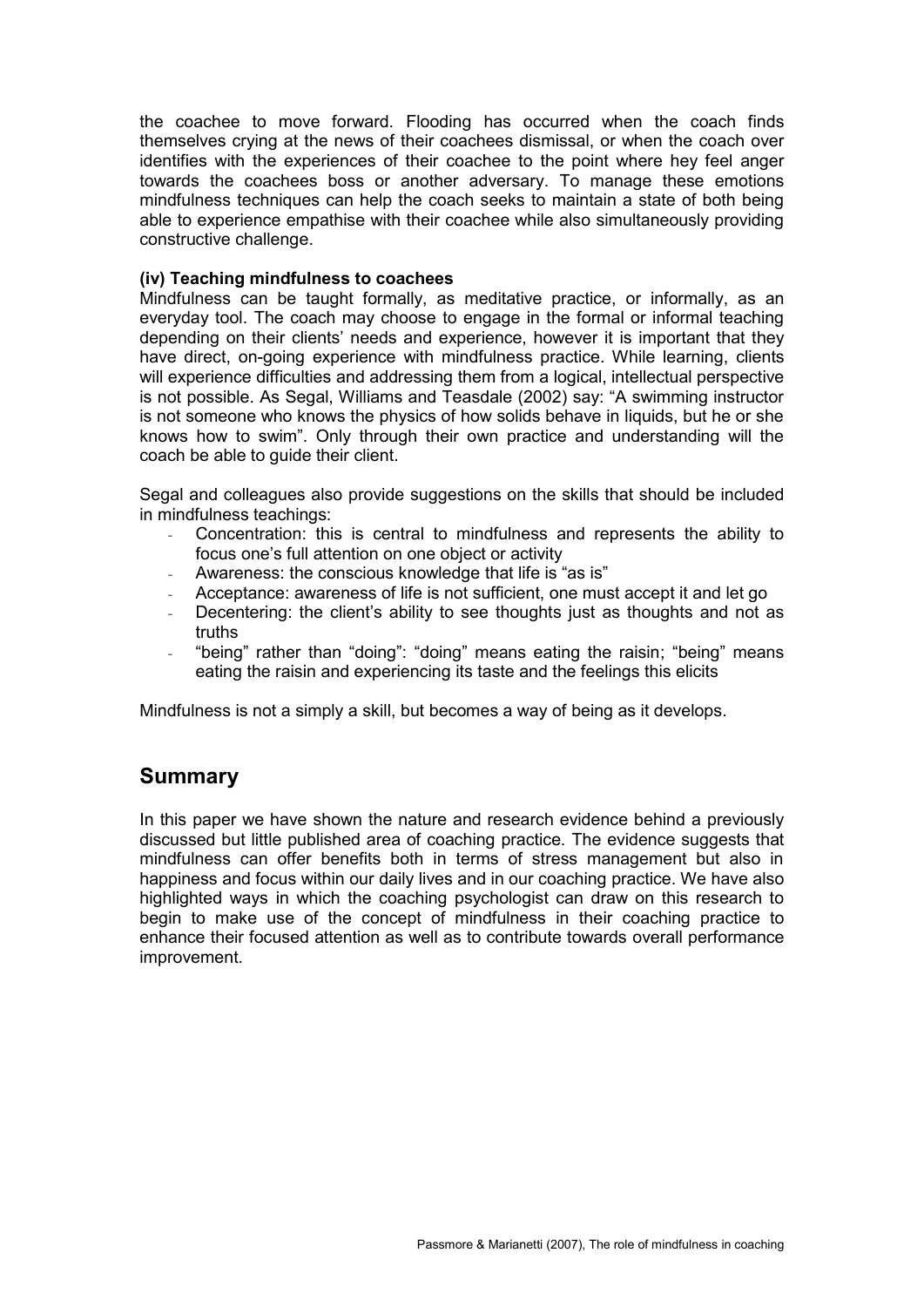### **References**

Barrios-Choplin, B., McCarty, R. & Cryer, B. (1997). An inner quality approach to reducing stress and improving physical and emotional well-being at work. *Stress medicine*. 13(3): 193-201.

Bentley, T. (2006). The art of executive coaching – A Gestalt approach. *Unpublished paper.* 

Brown, K. W. & Ryan R. M. (2003). The benefits of being present: mindfulness and its role in psychological well-being. *Journal of personality and social psychology*. 84(4): 822-848.

Carrington, P., Collings, GH, Benson, H., Robinson, H. Wood, LW, Lehrer, PM, Woolfolk, RL, & Cole, J. (1980) The Use of Meditation-Relaxation Techniques for the Management of Stress in a working Population. *Journal of Occupational Medicine* 22(4): 221-231

Davidson, R.J., Ekman, P., Sharon, C., Senulis, J. & Friesen, W.V. (1990). Approach withdrawal and cerebral symmetry: emotional expression and brain physiology. *Journal of personality and social psychology*. 58, 330-341.

Davidson, R.J. (1992). Emotion and affective style: hemispheric substrates. *Psychological science*. 3, 39-43.

Davidson, R.J. et al. (2003). Alterations in brain and immune function produced by mindfulness meditation. *Psychosomatic medicine*. 65(4): 564-570

Geer, J.H., Davison, G.C. & Gatchel, R. (1970). Reduction of stress in humans through no-veridical perceived control of aversive stimuli. *Journal of personality and social psychology*. 16, 731-738.

Gunaratana, B.H. (2002). *Mindfulness in plain English*. Wisdom Publications.

Hawkins, P. & Smith, N. (2006). *Coaching, mentoring and organisational consulting*. Buckingham: Open University Press.

Kabat-Zinn, J. (1990). *Full catastrophe living. How to cope with stress, pain and illness using mindfulness meditation*. London: Piatkus.

Kirschbaum, C., Wolf, O.T., May, M. (1996) Stress- and treatment-induced elevations of cortisol levels associated with impaired declarative memory in healthy adults. *Life Sciences*. 58(17): 1475-1483

Langer, E.J. & Piper, A. (1987). The prevention of mindlessness. *Journal of personality and social psychology*. 53, 280-287.

Langer, E.J., Hefferman, D. & Kiester, M. (1988). *Reducing burnout in an institutional setting: an experimental investigation*. Unpublished manuscript, Harvard University, Cambridge, MA

Lazarus, R.S. Folkman, S. (1984) *Stress, appraisal and coping*. New York: Springer.